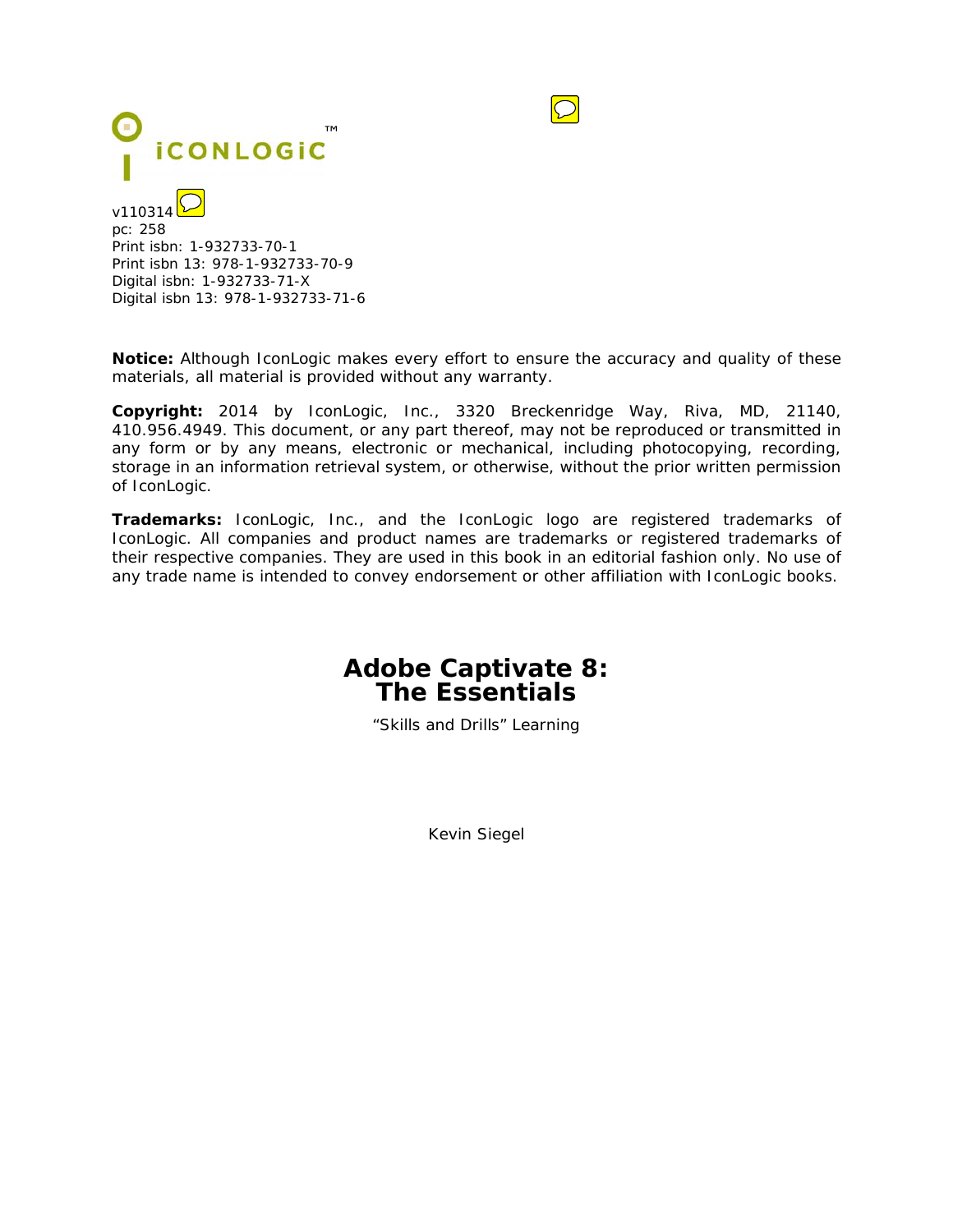

## **How Software Updates Affect This Book**

This book was written specifically to teach you how to use **Adobe Captivate version 8.0**. At the time this book was written, Captivate 8 was the latest and greatest version of the Captivate software available from Adobe.

With each major release of Captivate, my intention is to write a new book to support that version and make it available within 30-60 days of the software being released by Adobe. From time to time, Adobe makes service releases/patches of Captivate available for customers that fix bugs or add functionality. For instance, I would expect Adobe to update Captivate 8 with a patch or two within a few months of Captivate 8 being released. That patched version might be called Captivate **8.01** or **8.1**. Usually these updates are minor (bug fixes) and have little or no impact on the lessons presented in this book. However, every so often Adobe makes significant changes to the way Captivate looks or behaves, even with minor patches. (Such was the case when Adobe updated Captivate from version 5 to 5.5—about a dozen features were added, and a few panels were actually renamed, throwing readers of my books into a tizzy.)

Because it is not possible for me to recall and update printed books, some instructions you are asked to follow in this book may not match the patched/updated version of Captivate that you might be using. If something on your screen does not match what I am showing in the book, please visit the Adobe Captivate 8 product page on my website for possible updates [\(http://www.iconlogic.com/adobe](http://www.iconlogic.com/adobe-captivate-8-essentials-workbook.html)[captivate-8-essentials-workbook.html\).](http://www.iconlogic.com/adobe-captivate-8-essentials-workbook.html)

## **Contacting IconLogic**

#### **IconLogic, Inc.**

3320 Breckenridge Way | Riva, MD 21140 | 410.956.4949 Web: **[www.iconlogic.com](http://www.iconlogic.com)** | Email: **[info@iconlogic.com](mailto:info@iconlogic.com)**

## **Special Thanks**

**AJ Walther** contributed to the Preface of this book (beginning on page 1). Specifically, AJ wrote "Designing Slides in Captivate" on page 8, and "Fonts and Learning" on page 9.

**Barbara Ash** (www.urgoal.com) provided the **PhotoshopVignette** project you will work with beginning on page 130. Barbara is an Adobe Certified Instructor and Adobe Design Specialist. For the past 20 years, she has been teaching Adobe applications and consulting with companies and organizations of all types.

**[Jill McGillen](http://www.nextturnconsulting.com)** (www.nextturnconsulting.com) donated the **Introduction** project you will work with beginning on page 82. Jill's company, Next Turn Consulting, is a training company specializing in improving communication, leadership, and results.

**[Ellie Abrams](mailto:ellie@esatraininginc.com)** (ellie@esatraininginc.com) offered her considerable proofreading skills to purge as many grammar errors from this book as possible.

Finally, some awesome beta testers helped track down and eliminate as many errors as possible from this book. Specifically I'd like to thank my top bug hunters: **AJ Walther**, **Lori Smith**, **Barbara Ash**, **Nina Winer**, **Michael Mizen**, **Michelle Jackson**, **Madonna Pettit**, **John Moon**, **Jeff Schaeffer**, and **Ana Alemany-Rojas**.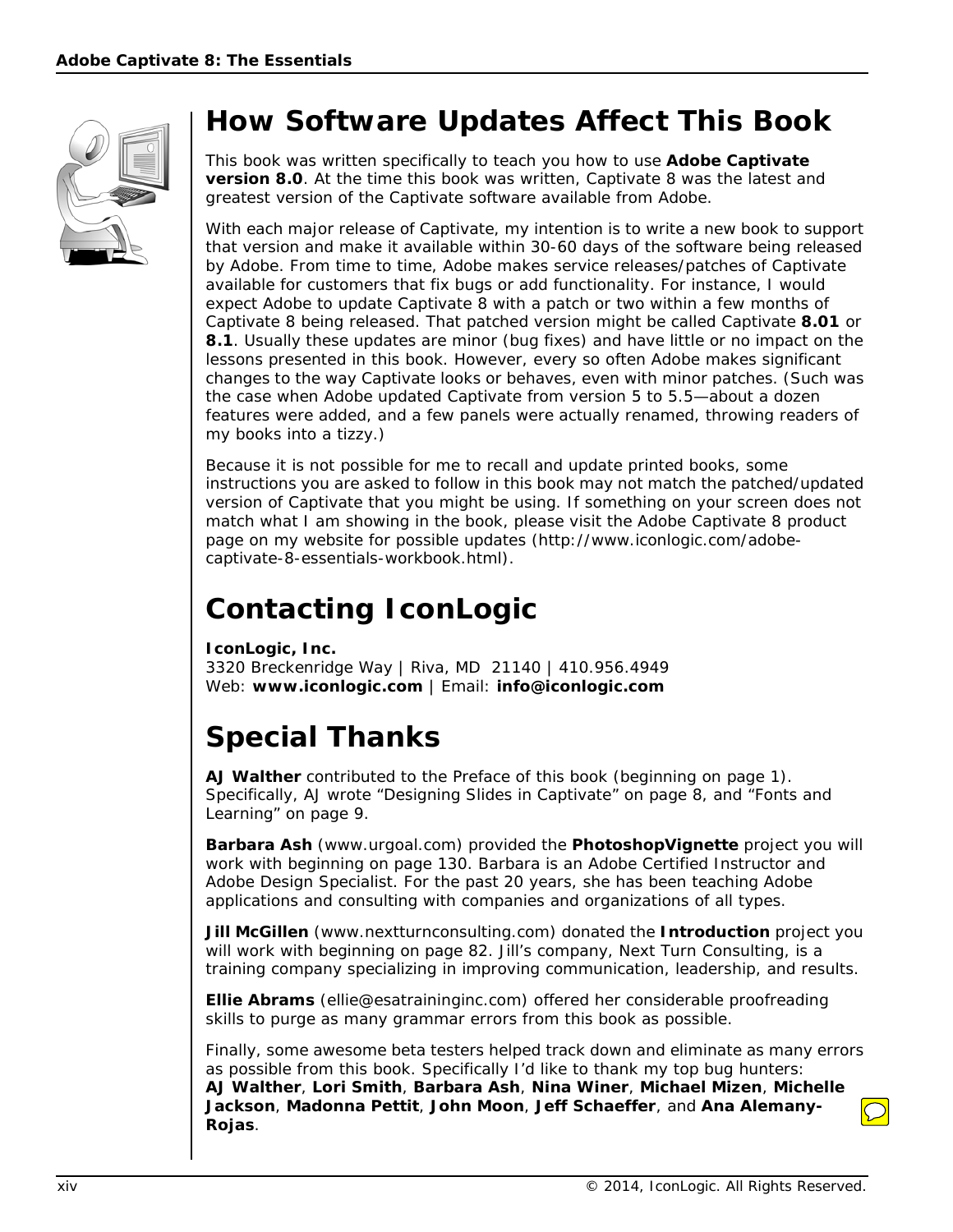#### **Budgeting Considerations**

Many new Captivate developers underestimate the time needed to produce projects. Although it is certainly easier and faster to create eLearning content than ever before, it still takes time. To determine your level of effort, the first thing you need to know is how long you want your eLearning course to play. And you really need to know the total play time in minutes. Once you have that number, you can calculate your level of effort.

For the sake of argument, let's calculate how long it's going to take you to produce a 60-minute eLearning course. Because you don't want to create a single project that, when published, plays for 60 minutes, it's ideal to break the 60 minutes of content into chunks. I'd suggest that each chunk play for no more than five minutes. That means you will have 12, five-minute lessons.

If you need to write the content for the course (somebody has to), you'll need a script and/or storyboard, and, if there's voiceover audio, you'll need a voiceover script. **Storyboards** are rough sketches that show the general content of your project, slide by slide. If your projects contain more screen shots of an application than captions, a storyboard is a good idea. **Scripts** are detailed step-by-step procedures. These are ideal if your project will contain a significant number of Text Captions. **Voiceover scripts** are important because you don't want the narrator simply reading aloud the text displayed on the screen. Studies have shown that a narrator simply reading the text being displayed is a distraction to the learner.

It could take at least three hours to write a script to support a five-minute eLearning lesson. Therefore, you should budget at least 36 hours to write the entire one-hour eLearning course (12x3=36). Depending on how fast you write, you could easily double those hours, meaning you may need to budget 80 hours for writing.

You can and should use a Captivate project template when creating content in Captivate. A template is essentially a completed shell project that you will use as the basis of all of your projects. It's not difficult to create a template, but it takes time. An ideal template contains placeholders, an introduction slide, transitional slides, a conclusion slide, a skin, and appropriate Start and End Properties (although these terms may seem foreign to you now, you will learn about many of them as you move through lessons presented in this book).

In my experience, writing a voiceover script is easier than writing a step-by-step main script (voiceover scripts typically take me 50 percent less time to write). If you spent 80 hours writing the script, you should budget 40 hours to write the voiceover script. Once the voiceover script is done, you'll also need to include time for recording the audio narration (voice-overs), making corrections to the script postrehearsal, resetting the stage prior to recording, and recording the lessons using Captivate (the recording time should take the same amount of time as the process being recorded).

As I mentioned above, at two hours of production for every minute of eLearning, it could easily take 10 hours to produce a five-minute Captivate lesson. During the production process, you will likely need to add and/or edit text captions (which you will learn about beginning on page 64). Typical Captivate projects include interactive objects such as click boxes (page 173), buttons (page 31), and text entry boxes (page 177). And a typical lesson should include a quiz to measure learner comprehension of the content (you will learn about quizzes beginning on page 193).

During the production process, you'll likely add audio clips to the project's background, individual slides, and even objects on individual slides. It's also likely that you'll either record voiceover audio (or use Captivate's Text to Speech feature to

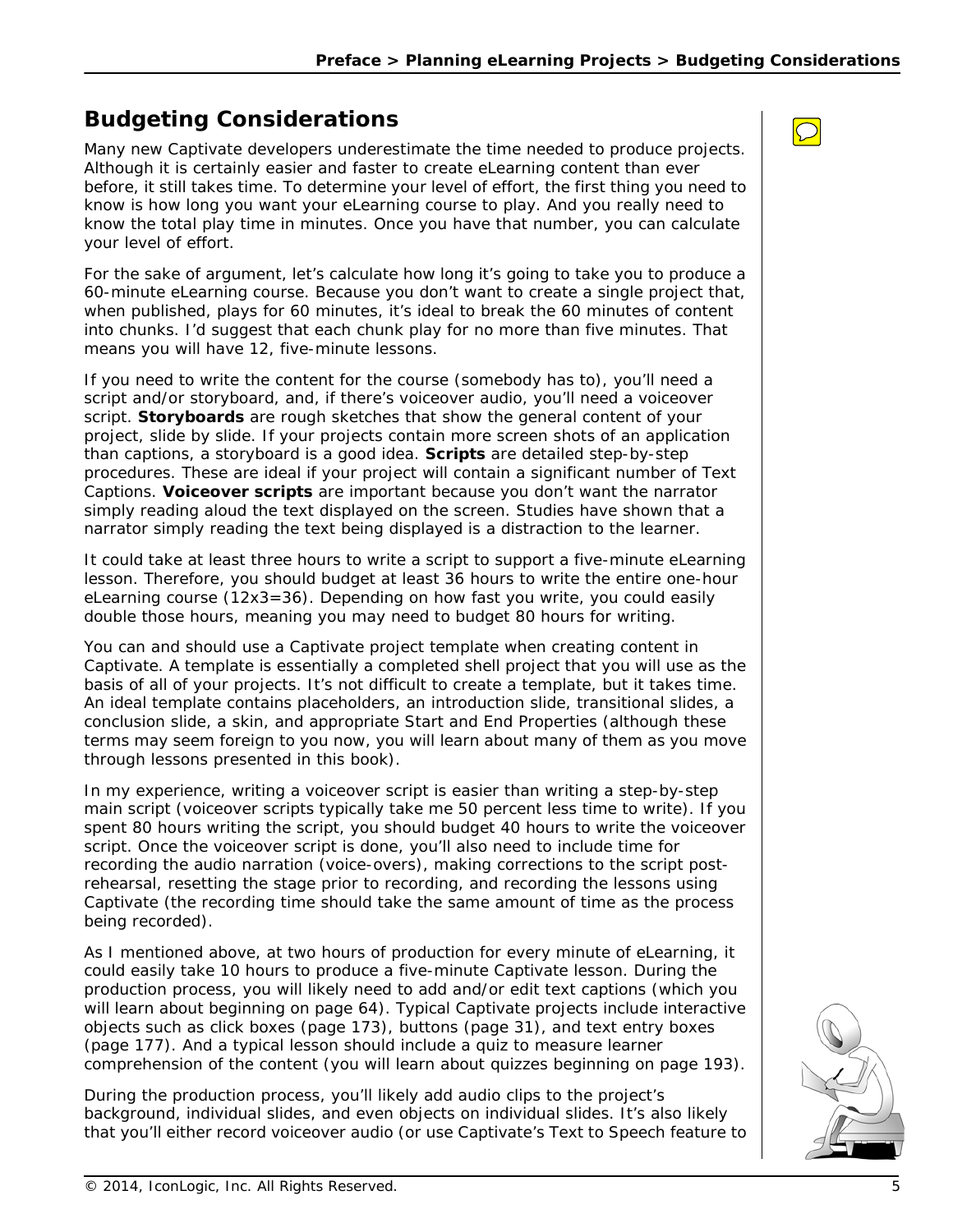

## **Soft Skills eLearning**

You can create two types of eLearning with Captivate: software simulations or soft skills lessons. A software simulation is essentially a recording of step-by-step actions performed on a computer. You can use Captivate to create interactive software simulations (often referred to as "Let Me Try" lessons), demonstrations (often referred to as "Show Me" lessons, and videos (much like the kind you've likely seen on YouTube).

Soft Skills eLearning encompasses anything that doesn't fall into the category of a software simulation or demonstration. Over the years, I've helped my clients develop soft skills lessons covering all kinds of topics, including terrorism awareness, compliance training, conflict resolution, and policies and procedures. Anything that's a life skill would fall into the category of soft skills.

During the lessons in this module, you will create a soft skills lesson that introduces employees of an ultra-hip company called Super Simplistic Solutions. Okay, it's a fake company... I made it up. The managers you will add to the lesson don't exist either. Fake content or not, the lesson you are about to create includes multiple slides, text, images, and buttons that allow the learner to move through the lesson at their own pace. It doesn't get much more real than that, so buckle up and let's get going.

### **Student Activity: Create a Blank Project**

1. Create a blank project.

using Adobe Captivate, choose **File > New Project > Blank Project**

The New Blank Project dialog box opens.

2. Specify a Width and Height for the project.

from the **Select** drop-down menu, choose **800 x 600**

| <b>New Blank Project</b>                                                                                                             |  |
|--------------------------------------------------------------------------------------------------------------------------------------|--|
| Create a project with a blank slide, without recording any slides<br>initially.<br>Select:<br>800 x 600<br>Width: 800<br>Height: 600 |  |
| Help<br>Cancel<br><b>OK</b>                                                                                                          |  |
| click the OK button<br>□<br>The new project is created. It currently contains only a single slide.                                   |  |
| 3. Save the new project.<br>choose $File > Save$                                                                                     |  |

□ name the project **OurManagers** and save it to the Captivate8Data folder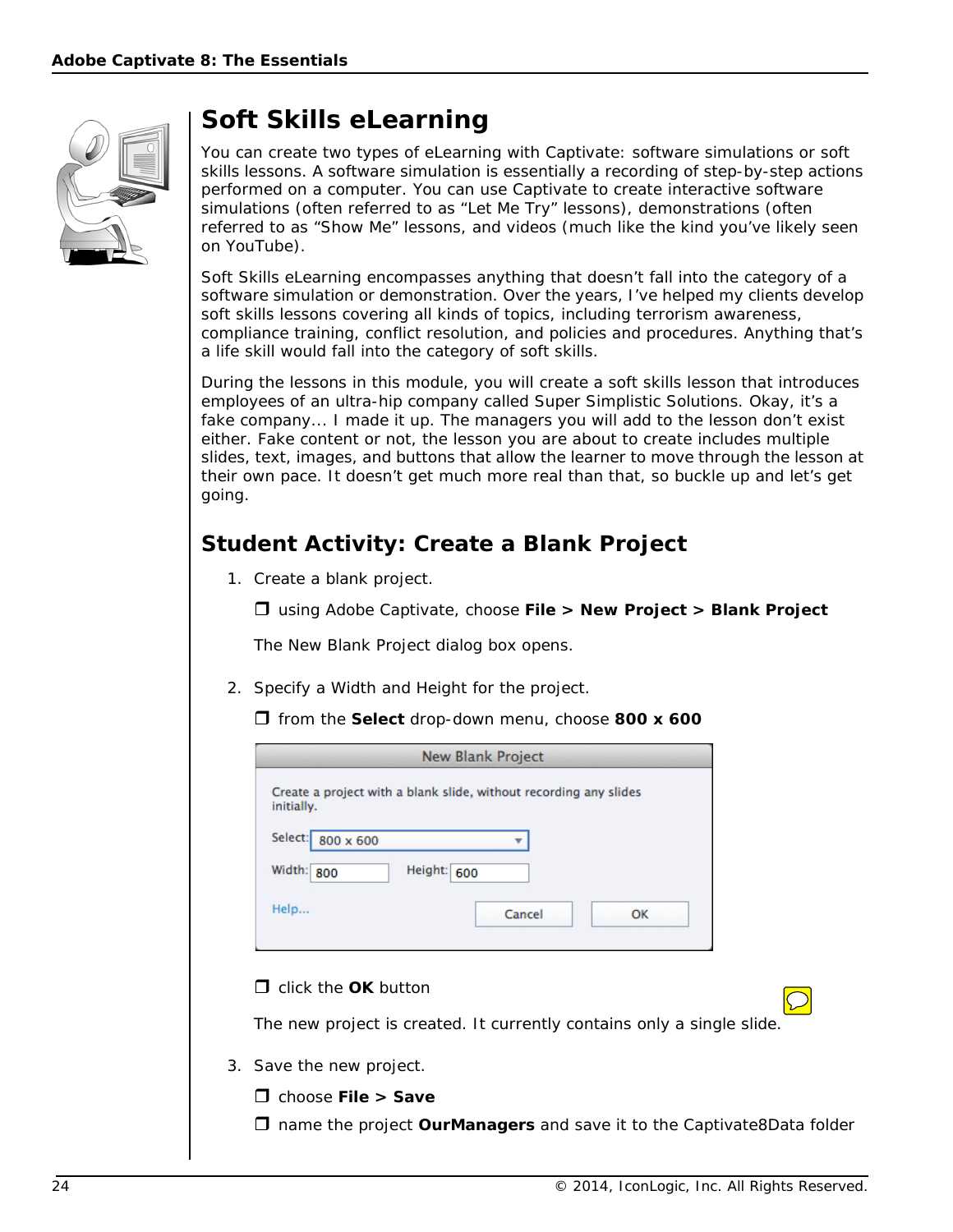

#### **Preparing to Record**

Typical Captivate projects consist of multiple slides, similar to Microsoft PowerPoint. You can create a blank Captivate project and insert slides, just like you learned to do beginning on page 24. If you need pictures of a software application, you can use any one of several programs to create screen captures. For instance, I use SnagIt (**www.snagit.com**) and FullShot (**www.fullshot.com**). In fact, SnagIt for Mac and FullShot for Windows were used to create the screen captures in this book. Any screen captures you create using a screen capture application can easily be inserted onto a Captivate slide as a slide object as an image.

Most people who create software simulations and demonstrations use Captivate to create the screen captures. There are three recording types: Automatic, Manual, and Video. If you use Captivate's Automatic recording type, Captivate captures the steps you take on your computer by creating a screen capture every time you click your mouse (you can left click or right click to get a screen capture). There are four Automatic capture modes: Demonstration, Assessment Simulation, Training Simulation, and Custom. Each mode is covered during this module.

If you create projects using the Manual recording type, you are responsible for pressing a specific key on your keyboard each time you want Captivate to create a screen capture (the default key is the Print Screen key in Windows). The problem with recording projects using the Manual Recording method is that you need to be very diligent about pressing the screen capture key on your keyboard. You could easily get distracted and forget to capture important screens, rendering your recording useless and requiring you to recapture some or all of your clicks.

Using the Video recording type, Captivate does not capture individual screens like the Automatic and Manual types. Instead, when the capture process is finished, you end up with a single video demonstrating everything you have done during the recording process. A video recording is ideal if you are trying to create an eLearning lesson demonstrating complex mouse actions (like those that would be required when drawing a shape in an image-editing application). However, editing a video is more limited as compared to editing individual screen captures typical in projects created using the Automatic or Manual recording types.

In the images below, both the Automatic and Manual recording types are shown at the left. Video mode is shown at the right. (**Note:** The Automatic and Manual modes are covered in this book. Recording using the Video recording type is covered in *Adobe Captivate 8: Beyond the Essentials*.)

|        | Select the window to record                         |
|--------|-----------------------------------------------------|
|        | Set Capture Area to                                 |
|        | ⊙ Custom Size ○ Full Screen                         |
|        | $1024 \times 627$                                   |
|        | 1024<br>627                                         |
|        |                                                     |
|        |                                                     |
|        | Recording Type::Automatic::No Panning::No Narration |
|        | $\odot$ Automatic $\bigcirc$ Manual                 |
|        | V Demo △ Assessment △ Training △ Custom             |
|        |                                                     |
|        | Panning:   No Panning                               |
| Audio: | <b>No Narration</b><br>۰                            |

|          | Select the window to record                             |   | $\overline{\mathbf{v}}$ |  |
|----------|---------------------------------------------------------|---|-------------------------|--|
|          | Set Capture Area to                                     |   |                         |  |
|          | ⊙ Custom Size ○ Full Screen                             |   |                         |  |
|          | $1024 \times 627$                                       |   |                         |  |
| 1024     | 627                                                     |   |                         |  |
|          |                                                         |   |                         |  |
|          |                                                         |   |                         |  |
|          |                                                         |   |                         |  |
|          | Recording Type:: Video Demo:: No Panning:: No Narration |   |                         |  |
| Panning: | No Panning                                              | ₩ |                         |  |
| Audio:   | No Narration                                            | ₩ |                         |  |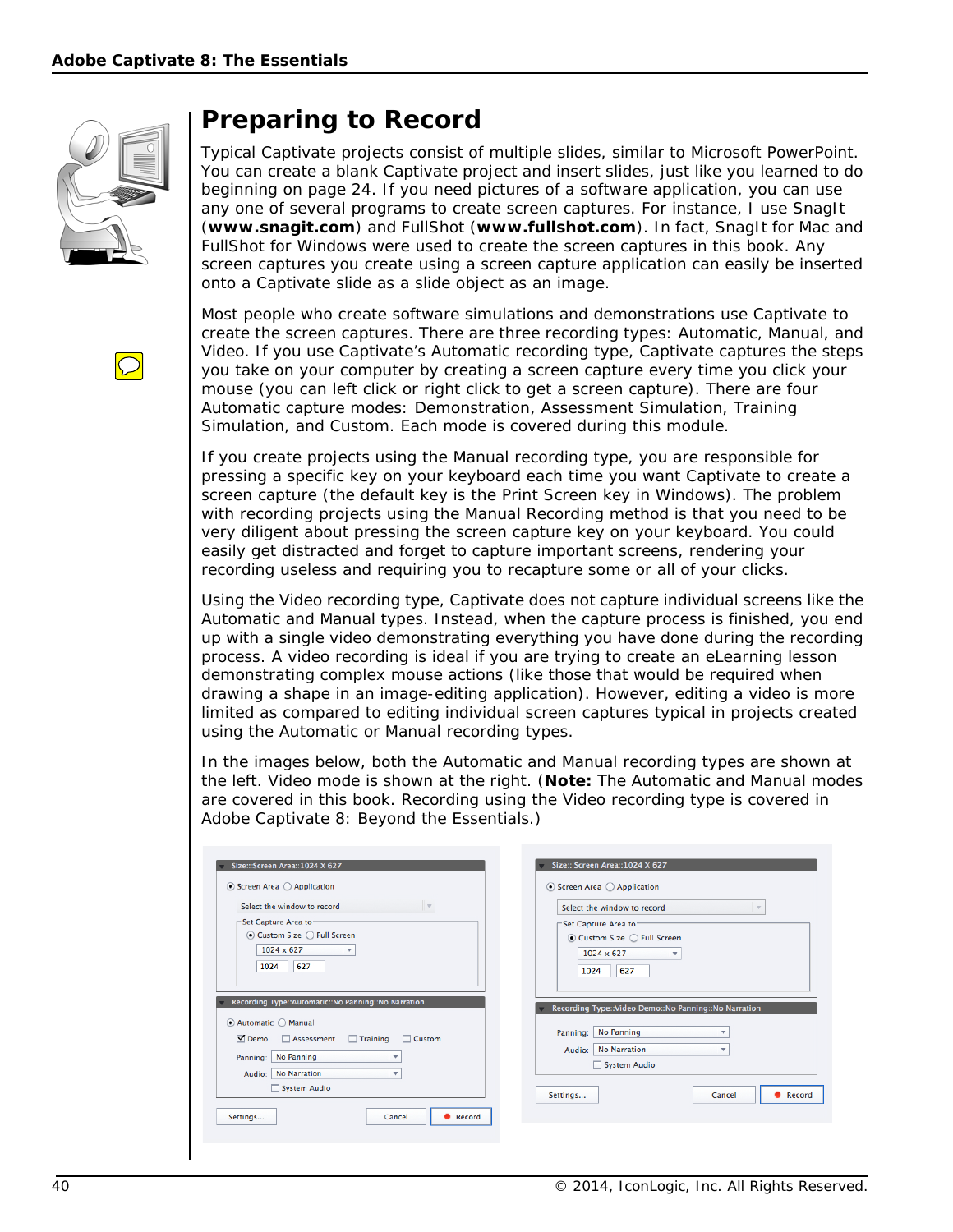### **Manual Recordings**

If you've stepped through all of the activities in this module, you've now used every recording option in Captivate except two—Manual mode and Video mode (Video Mode is covered in *Adobe Captivate 8: Beyond the Essentials*). In most instances, recording screen actions using Captivate's Automatic Recording type gets the job done for you. However, you will come across some applications where attempting to record automatically does not work (some applications won't get along with Captivate and prove difficult to record). This is a perfect opportunity to use Captivate's Manual recording type.

#### **Student Activity: Manually Record the Screen**

- 1. Ensure that Captivate is still running (no projects should be open).
- 2. Rehearse the lesson you are going to record.
	- return to the Disney website: **www.disney.com**
	- $\Box$  point, but don't click on some of the links on the Disney site

You'd like to capture the process of pointing to site objects, but recording the action with Captivate is going to be difficult because it takes mouse clicks to create screen captures.

**Note:** If you are running a screen capture utility (such as SnagIt), disable or close it prior to trying to record manually with Captivate. If a competing screen capture application is running, that program will grab screen captures instead of Captivate.

3. Display the recording control panel.

return to Captivate and create a new **Software Simulation**

- 4. Select the Disney site as the Application to record.
	- $\Box$  from the top of the control panel, select **Application**
	- $\Box$  from the Select window drop-down menu, choose the Disney site
	- $\Box$  from the Snap to area, select **Custom Size**
	- from the next drop-down menu, choose **640 x 480** (if necessary)

| ◯ Screen Area ⓒ Application                                                                                               |  |  |  |  |  |  |
|---------------------------------------------------------------------------------------------------------------------------|--|--|--|--|--|--|
| (b) Disney.com   The official home for all thi                                                                            |  |  |  |  |  |  |
| -Snap to<br>$\bigcirc$ Application window $\bigcirc$ Application Region $\bigcirc$ Custom Size<br>640 x 480<br>640<br>480 |  |  |  |  |  |  |

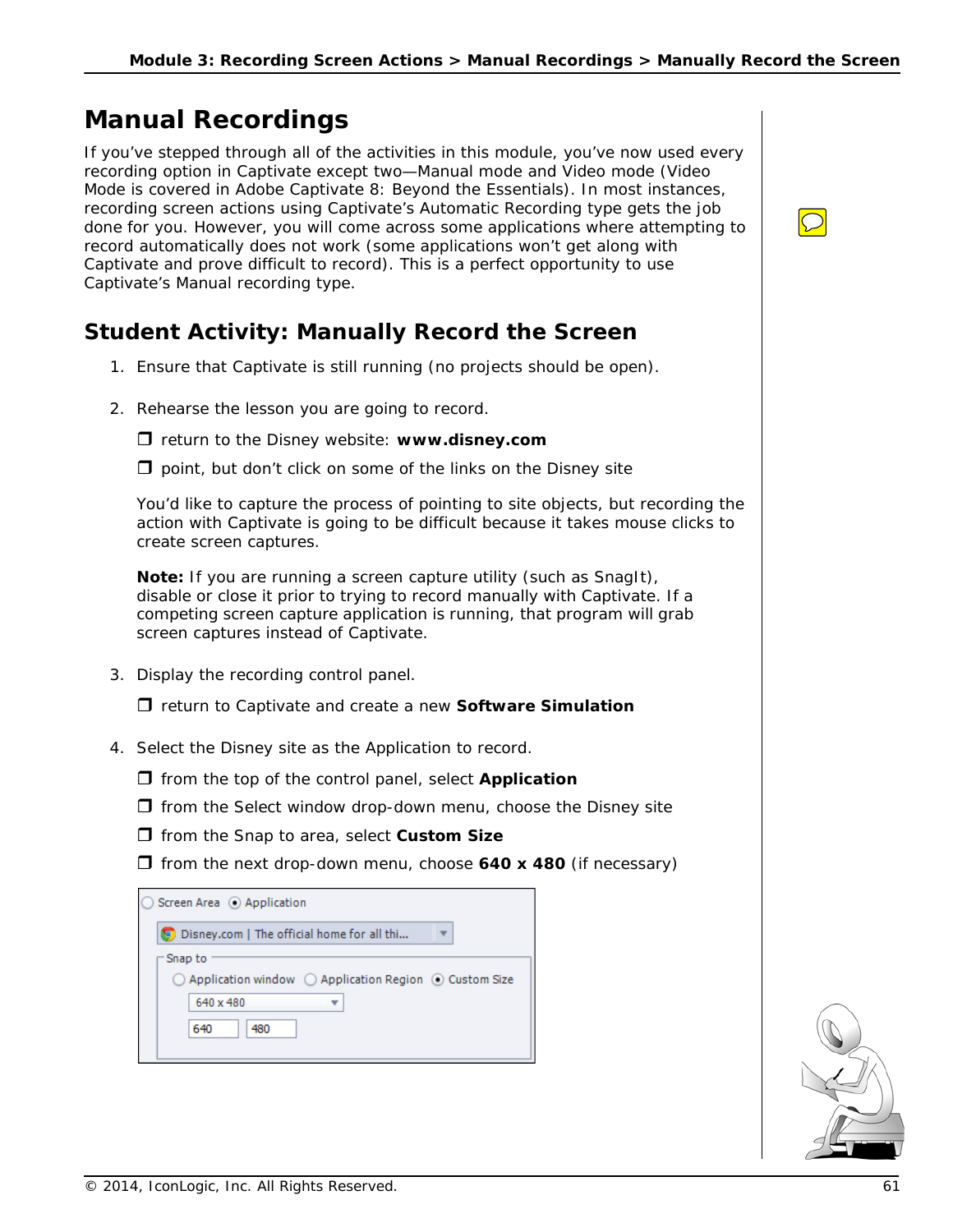

### **Text Captions**

Text Captions are typically used to explain a concept being shown on screen. You can have multiple text captions on the same slide, and you can control how the captions look, where they appear on the slide, and when they appear (via the Timeline or the Properties Inspector).

#### **Student Activity: Insert and Edit Text Captions**

- 1. Using Adobe Captivate 8, open the **CaptionMe** project from the **Captivate8Data** folder.
- 2. Reset the Classic workspace.

#### choose **Window > Workspace > Reset Classic**

By resetting the Classic workspace, any inspectors or toolbars that you might have opened during previous lessons in this book are put away, and your Captivate window should be clutter-free.

3. Preview the lesson.

choose **Preview > Project**

This project is a demonstration that was recorded using Captivate's Demonstration mode (you learned how to create a software demonstration beginning on page 46). The lesson demonstrates the process of creating a new folder on a Windows-based computer. It's a perfectly fine demonstration, but there are no Text Captions telling the learner what's about to happen or why. During the next several activities, you will learn how to add Text Captions to several slides. You will also learn how to control the appearance of the captions and when they appear on the slide.

- 4. Close the Preview.
- 5. Show Captivate's Preferences.

 Windows users, choose **Edit > Preferences**; Mac users, choose **Adobe Captivate > Preferences** 

- 6. Restore the timing and style defaults used for inserted objects.
	- from the top of the **Category** list at the left, select **Defaults**
	- from the **Object Defaults** area, click the **Restore All** button

Restore Selected **Restore All** 

By clicking the Restore All button, any objects you insert into your Captivate projects (such as Text Captions) use the default timing and appearance specified by Adobe when Captivate was first installed on your computer. You will learn how to change the timing and style used by objects as you move through lessons in this book.

**D** click the **OK** button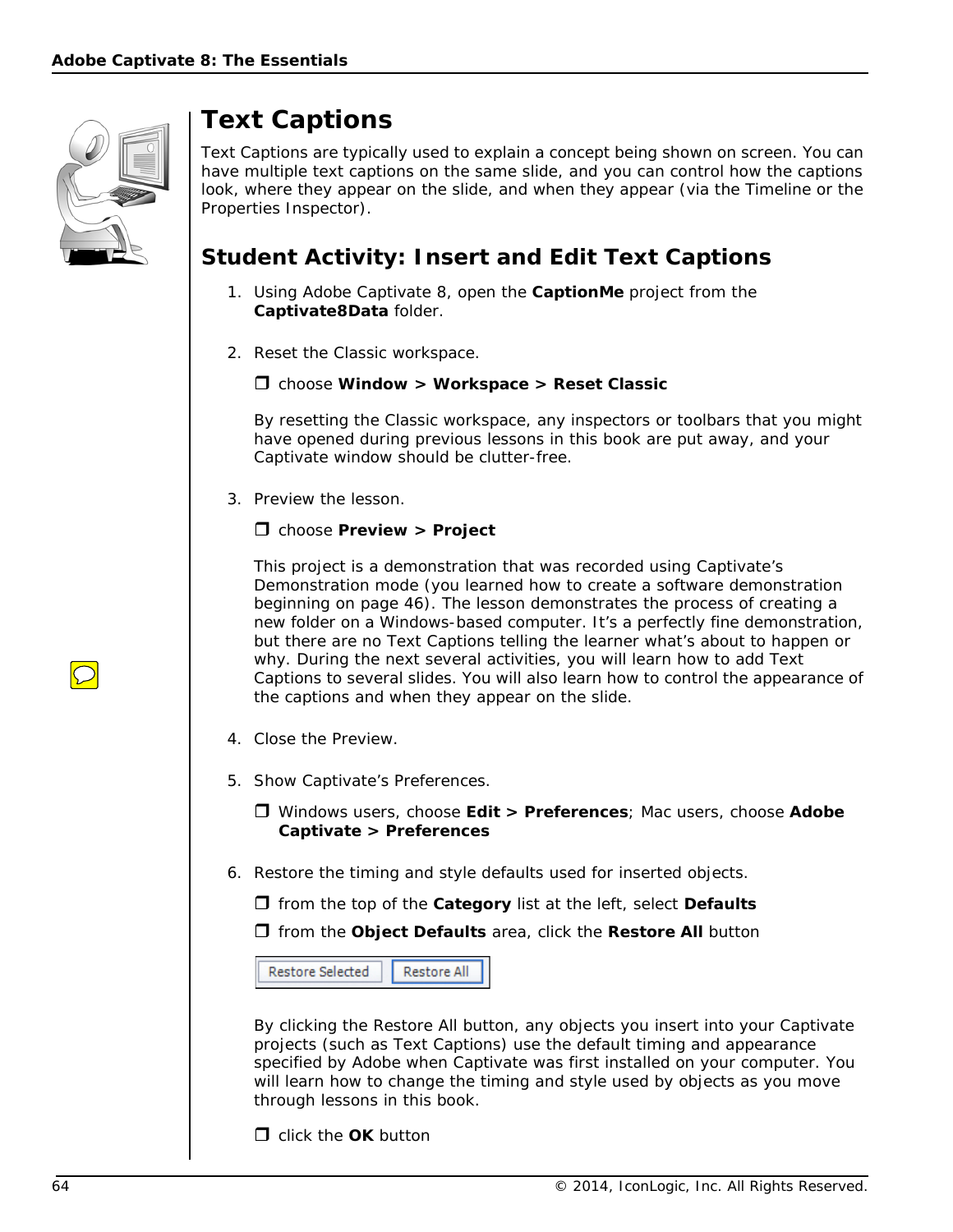

#### **Transitions Confidence Check**

- 1. Preview the project.
- 2. Notice that the slideshow works, the photos are wonderful, but the slides move along just a bit too quickly.
- 3. Close the preview.
- 4. On the Filmstrip, select the first slide.
- 5. Scroll down the Filmstrip until you see the last slide.
- 6. Press [**shift**] and select the last slide. (All of the slides should now be selected, and you can release the [**shift**] key.)
- 7. Change the Slide Duration for all of the slides to **5** seconds.

| <b>PROPERTIES</b>             | <b>TIMING</b> |
|-------------------------------|---------------|
| Slide Duration: 5 sec<br>---- |               |
| No Transition                 |               |

8. Preview the project.

The timing is better. But wouldn't it be even better to have a transition between one slide and the next? You bet...

- 9. Select the first slide on the Filmstrip.
- 10. From the **Transition** drop-down menu on the Timing Inspector, select any **Transition** you like.

| <b>PROPERTIES</b>     | <b>TIMING</b> |
|-----------------------|---------------|
| Slide Duration: 5 sec |               |
| Zoom                  |               |

- 11. Repeat this process for a few more of the slides.
- 12. When finished, preview the project.
- 13. Once satisfied with the transitions, close the project. (You can save the project to the Captivate8Data folder with any name that you like, or you can close the project without saving it.)

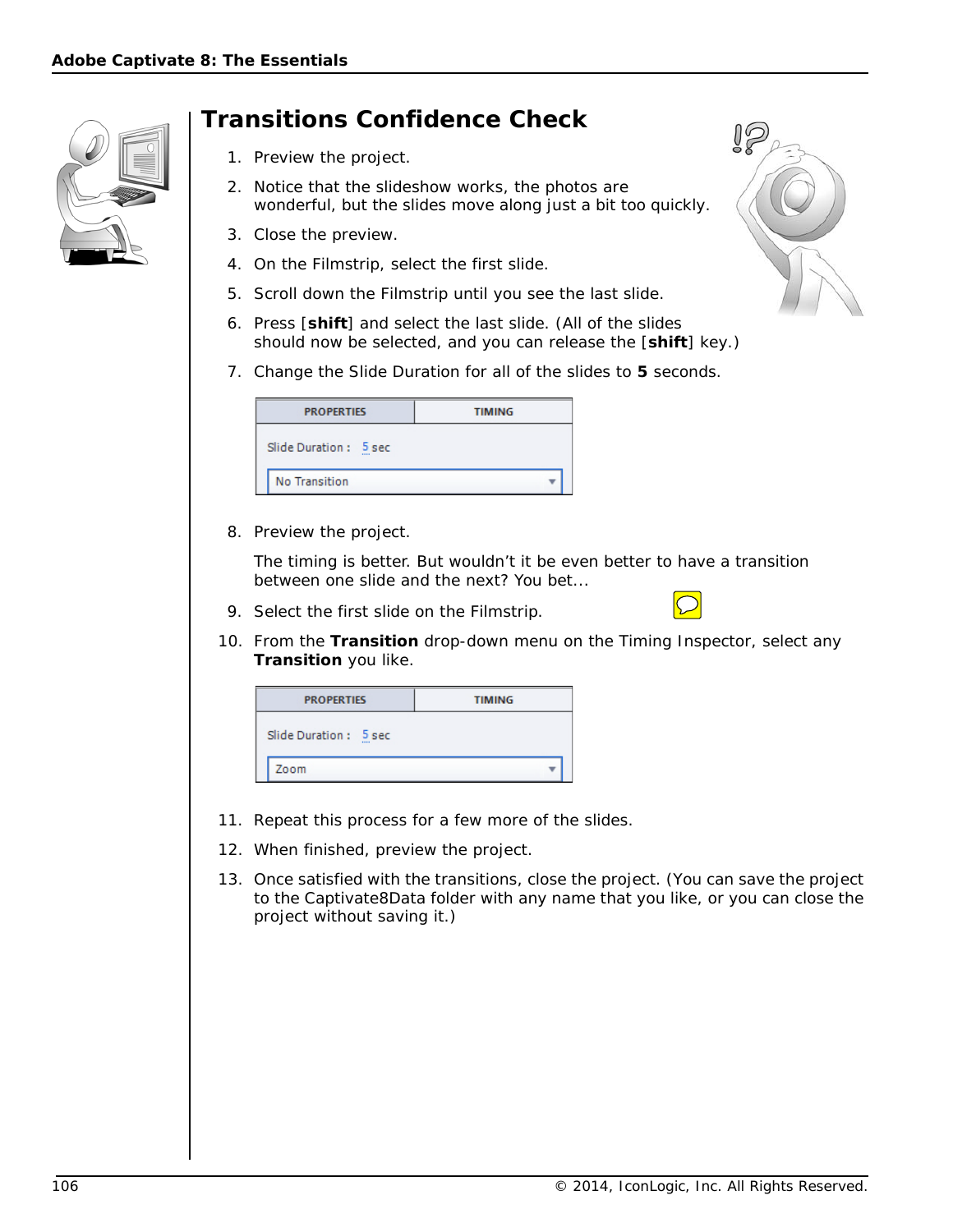## **Highlight Boxes**

In addition to serving as background masks (you learned how to create a mask on page 100), Highlight Boxes provide a great way to grab the learner's attention... they are especially helpful if a slide is cluttered. Like most objects in Captivate, you can control the appearance of Highlight Boxes via Object Styles the length of time they are on stage via the Timeline or the Timing Inspector on the Properties panel.

#### **Student Activity: Clone an Object Style**

- 1. Ensure that the **PointerPathMe** project is still open.
- 2. Clone an existing style.
	- choose **Edit > Object Style Manager**
	- $\Box$  at the far left of the dialog box, click the triangle to expand the **Standard Objects** area
	- select **Highlight Box**
	- from the middle column, select **[Default Blue Highlight Box Style]**
	- at the bottom of the column, click the **Clone** button

The selected style has been duplicated. You can now give the duplicate any name you like and then edit its attributes.

- □ in the Name area at the right, change the name to **Custom Highlight Box Style**
- from the **Fill & Stroke** area, select any Fill, Stroke Color, and Width you like
- change the Transition to **Fade In Only**



**D** click the **OK** button

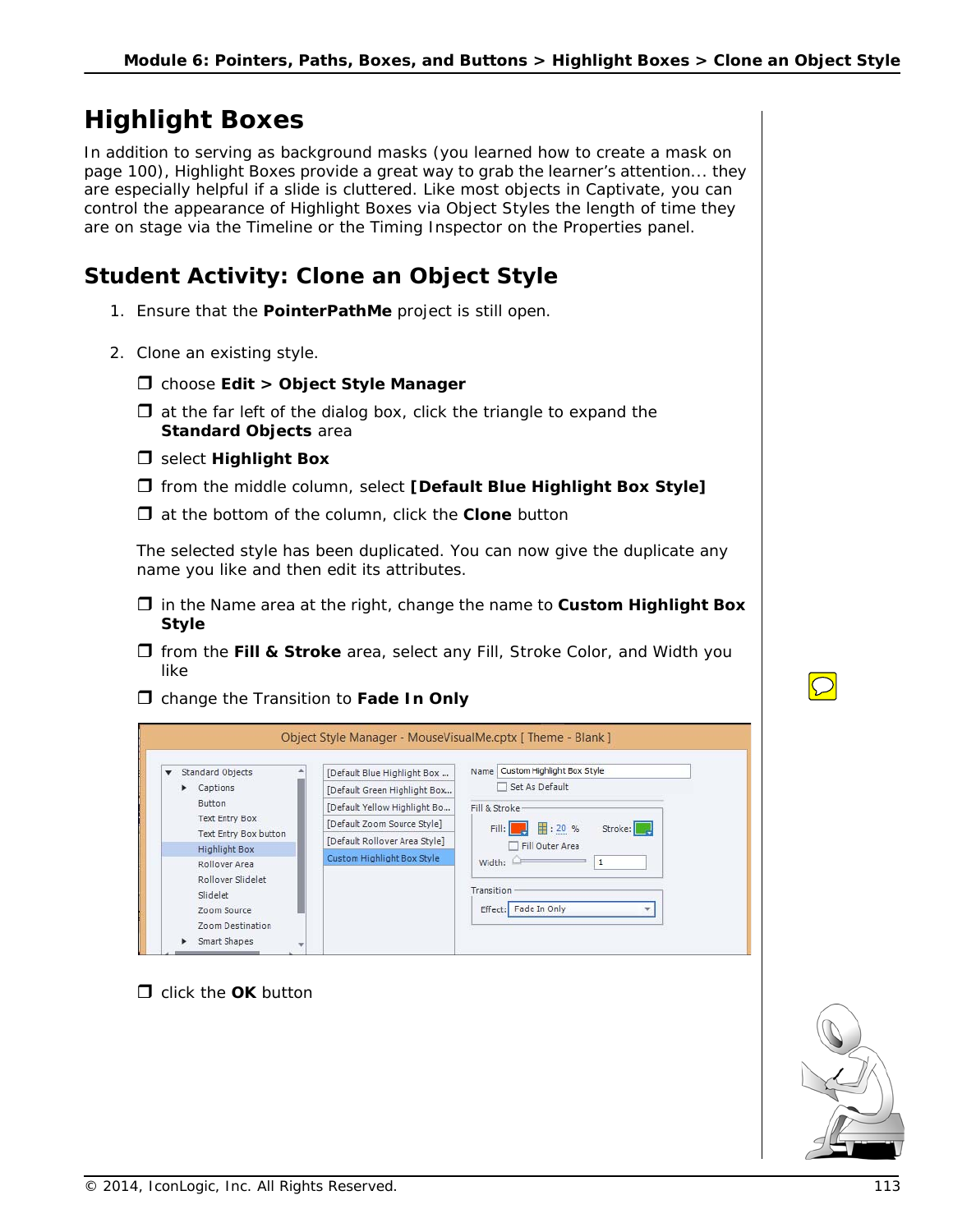

### **Object Audio**

You can import two types of audio files into a Captivate project: WAV and MP3. You can add audio to just about anything. During the activity that follows, you will import audio to some rollover captions and rollover images.

**WAV (WAVE):** WAV files are one of the original digital audio standards. Although high in quality, WAV files can be very large. In fact, typical WAV audio files can easily take up to *several megabytes of storage per minute* of playing time. If your learner has a slow Internet connection, the download time for large files is unacceptable.

**MP3 (MPEG Audio Layer III)**: Developed in Germany by the Fraunhofer Institute, MP3 files are compressed digital audio files. File sizes in this format are typically 90 percent smaller than WAV files.

**Note:** To learn more about digital audio formats, visit **[www.webopedia.com/DidYouKnow/Computer\\_Science/2005/](http://www.webopedia.com/DidYouKnow/Computer_Science/2005/digital_audio_formats.asp) [digital\\_audio\\_formats.asp](http://www.webopedia.com/DidYouKnow/Computer_Science/2005/digital_audio_formats.asp)**.

#### **Student Activity: Import Audio onto a Slide Object**

- 1. Using Captivate, open **AudioMe** from the Captivate8Data folder.
- 2. Add a sound effect to a Rollover Caption.

go to slide **2** and select the **Excellent, you hit number 1!** caption

choose **Audio > Import to > Object**

The Import Audio dialog box opens. By default, you should be taken to the Sound folder that comes with Captivate. (If not, navigate to the folder where Captivate is installed (typically Program Files/Adobe/Adobe Captivate 8 on Windows; Applications/Adobe Captivate 8 on a Macintosh. Open the **Gallery** folder and then open the **Sound** folder.)

« Adobe » Adobe Captivate 8 x64 » Gallery » Sound »

#### open **Electronic Tink.mp3**

The Object Audio dialog box opens.

3. Preview the sound.

□ on the Add/Replace tab, click the **Play** button to hear the audio clip



click the **Close** button

The audio file is attached to the selected caption.

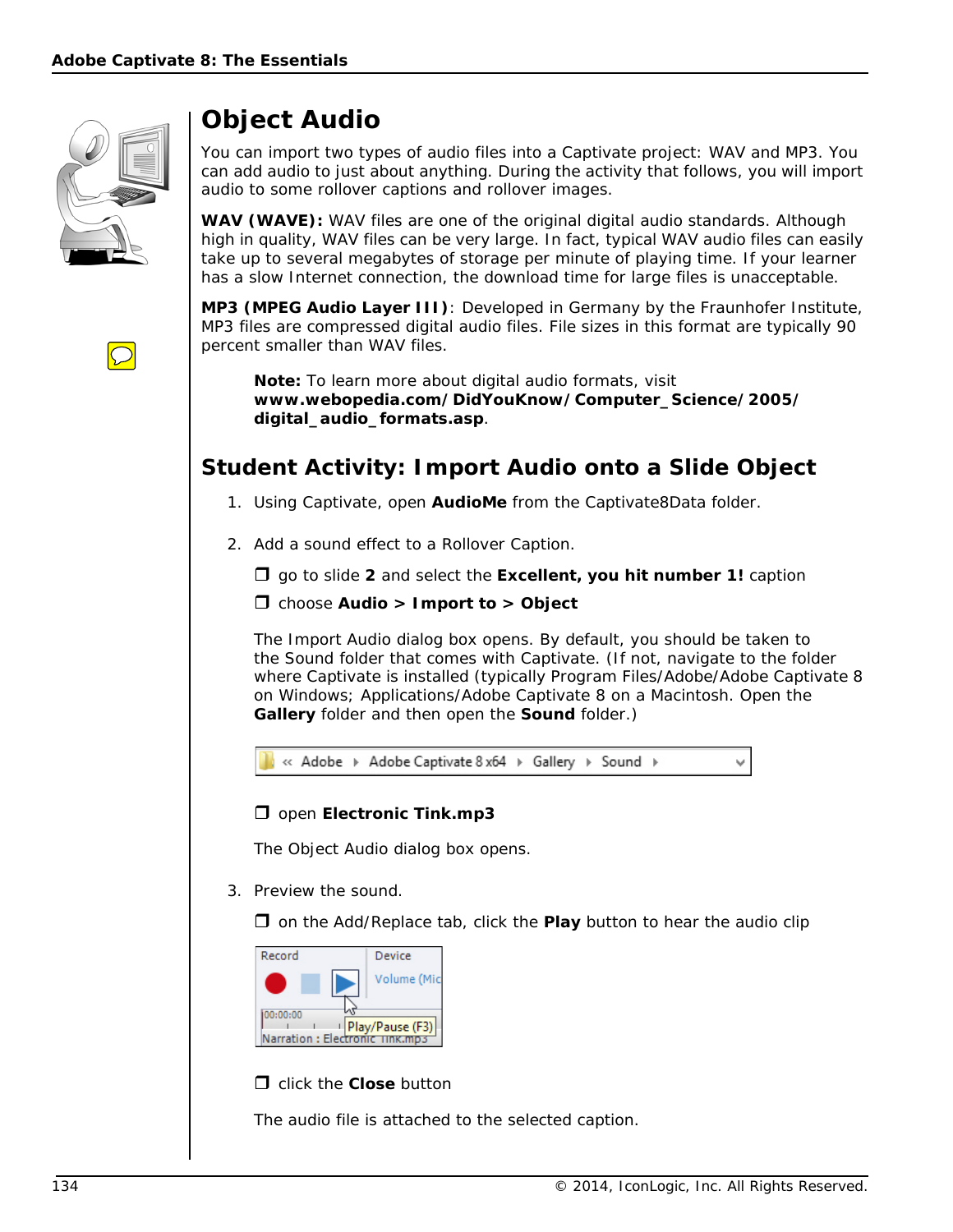### **Slide Notes**

Slide Notes can serve multiple functions. For instance, if you are working with a team of Captivate developers and sharing the Captivate projects, you can add Slide Notes that serve as production comments. If you elect to publish your project as a Word document (handouts), the Notes can be included and appear within the Word document. And because Slide Notes can be displayed when you record voiceovers in Captivate, you can use the Slide Notes as a digital narration script. During the next activity, you will use the Slide Notes feature to add a narration script that you will use when recording your voice (something you will do soon).

#### **Student Activity: Add a Slide Note**

- 1. Using Captivate, open **NarrateMe** from the Captivate8Data folder.
- 2. Open the Slide Notes panel.
	- □ go to slide 2
	- choose **Window > Slide Notes**

At the bottom of the slide, there is now a Slide Notes panel where you can add Closed Captions, convert Text-to-Speech, and add Notes.

 at the far right of the Slide Notes panel, ensure **Notes** is selected from the drop-down menu



- 3. Add a slide Note.
	- □ click in the space below the triangle and type **Learning to use your mouse is a fundamental computer skill. Practice those skills now by pointing to the numbers that have appeared on this screen.**

| <b>SLIDE NOTES</b>                                                                                                                                   | <b>TIMELINE</b>                  |  |  |  |
|------------------------------------------------------------------------------------------------------------------------------------------------------|----------------------------------|--|--|--|
| $\Box$ be $\Box$ to $\Box$ to $\Box$ to $\Box$<br>Text-to-Speech                                                                                     | Closed Captioning Filter   Notes |  |  |  |
|                                                                                                                                                      |                                  |  |  |  |
| Learning to use your mouse is a fundamental computer skill. Practice those skills now by pointing to the numbers that have<br>appear on this screen. |                                  |  |  |  |

During the next activity, you'll soon use the slide note as a narration script when you record voiceover audio.

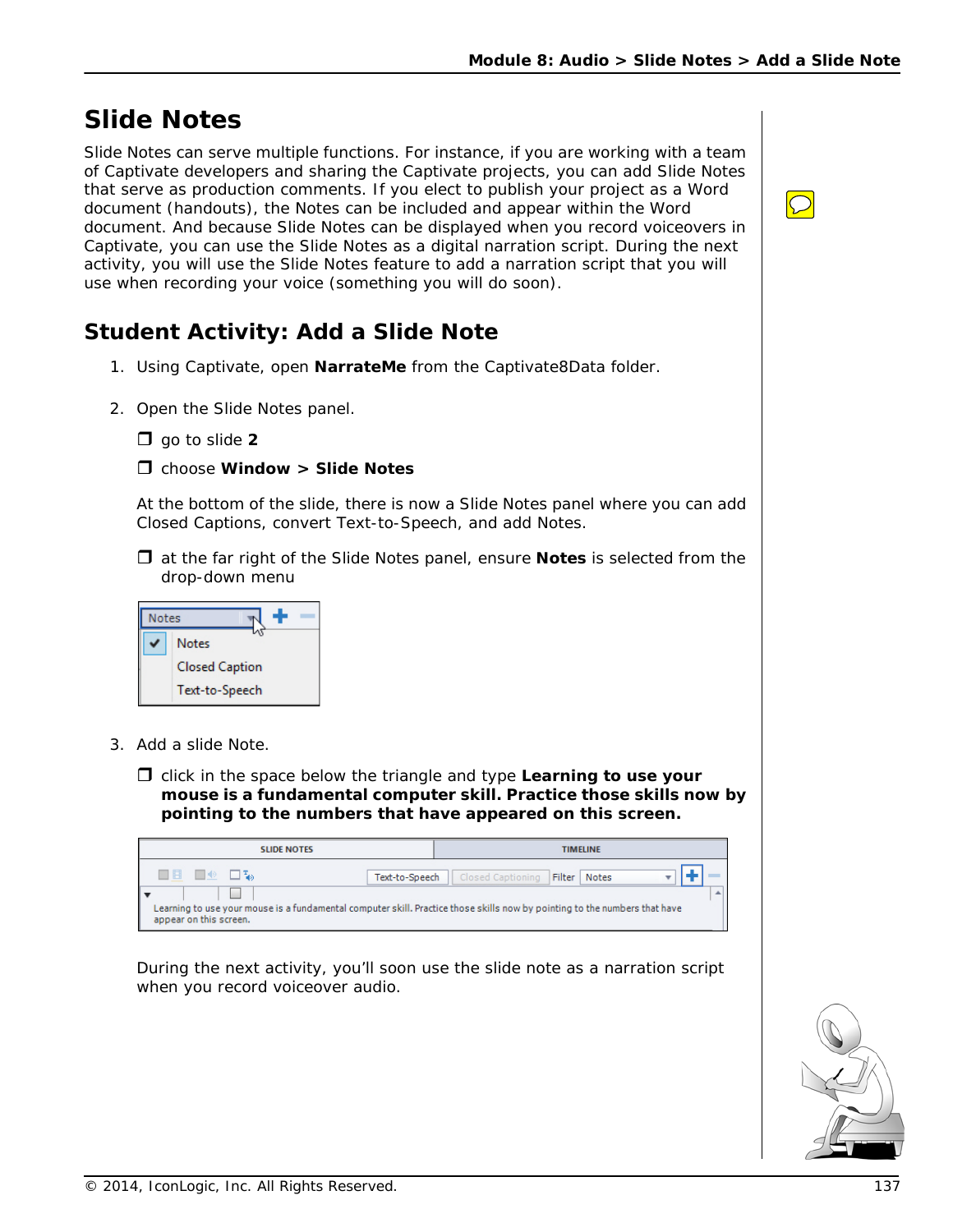

 $\Box$  click the **Record** button in the upper left of the slide Audio dialog box



- $\Box$  after the countdown goes away, take your time and read the slide Note again: **Learning to use your mouse is a fundamental computer skill. Practice those skills now by pointing to the numbers that have appeared on this screen.**
- when finished, click the **Stop** button (located just to the right of the Record button)



**T** click the OK button to close the Caption and Slide Notes dialog box

Your recorded audio appears as a waveform.

|                                                                |        |                                 |           |                                                                                                                 | Slide Audio |                                |                                                                                                                                                              |   |
|----------------------------------------------------------------|--------|---------------------------------|-----------|-----------------------------------------------------------------------------------------------------------------|-------------|--------------------------------|--------------------------------------------------------------------------------------------------------------------------------------------------------------|---|
| Add/Replace                                                    | Edit   | Closed Captioning               |           |                                                                                                                 |             |                                |                                                                                                                                                              |   |
| <b>Select Source</b>                                           | Record | Device                          |           | Volume (Microphone (Conexant SmartAudio)                                                                        |             |                                |                                                                                                                                                              |   |
| 00:00:00<br>the contract of the con-<br>Narration : Recording1 |        | the contract of the contract of | 100:00:01 | the property of the contract of the contract of the contract of the contract of the contract of the contract of |             | 100:00:02                      | $\begin{bmatrix} 00:00:03 \\ 1 & 1 \end{bmatrix}$<br>the company of the company of the company of the company of the company of the company of               |   |
|                                                                |        |                                 |           |                                                                                                                 |             |                                |                                                                                                                                                              |   |
|                                                                |        | <b>Contract Communication</b>   |           | distin                                                                                                          |             |                                |                                                                                                                                                              |   |
|                                                                |        |                                 |           |                                                                                                                 |             | <b>Captions</b><br>Slide notes |                                                                                                                                                              |   |
| $\sqcap$ Preview                                               |        |                                 |           |                                                                                                                 |             |                                | A<br>Learning to use your mouse is a fundamental<br>computer skill. Practice those skills now by pointing to<br>the numbers that have appear on this screen. | A |
|                                                                |        |                                 |           | <b>Preview</b>                                                                                                  |             |                                |                                                                                                                                                              |   |
|                                                                |        |                                 |           |                                                                                                                 |             |                                |                                                                                                                                                              |   |
|                                                                |        |                                 |           |                                                                                                                 |             | Help                           | Cancel<br>OK                                                                                                                                                 |   |

4. Preview the audio.

**I** click the **Play Audio** button, located to the right of the Stop button

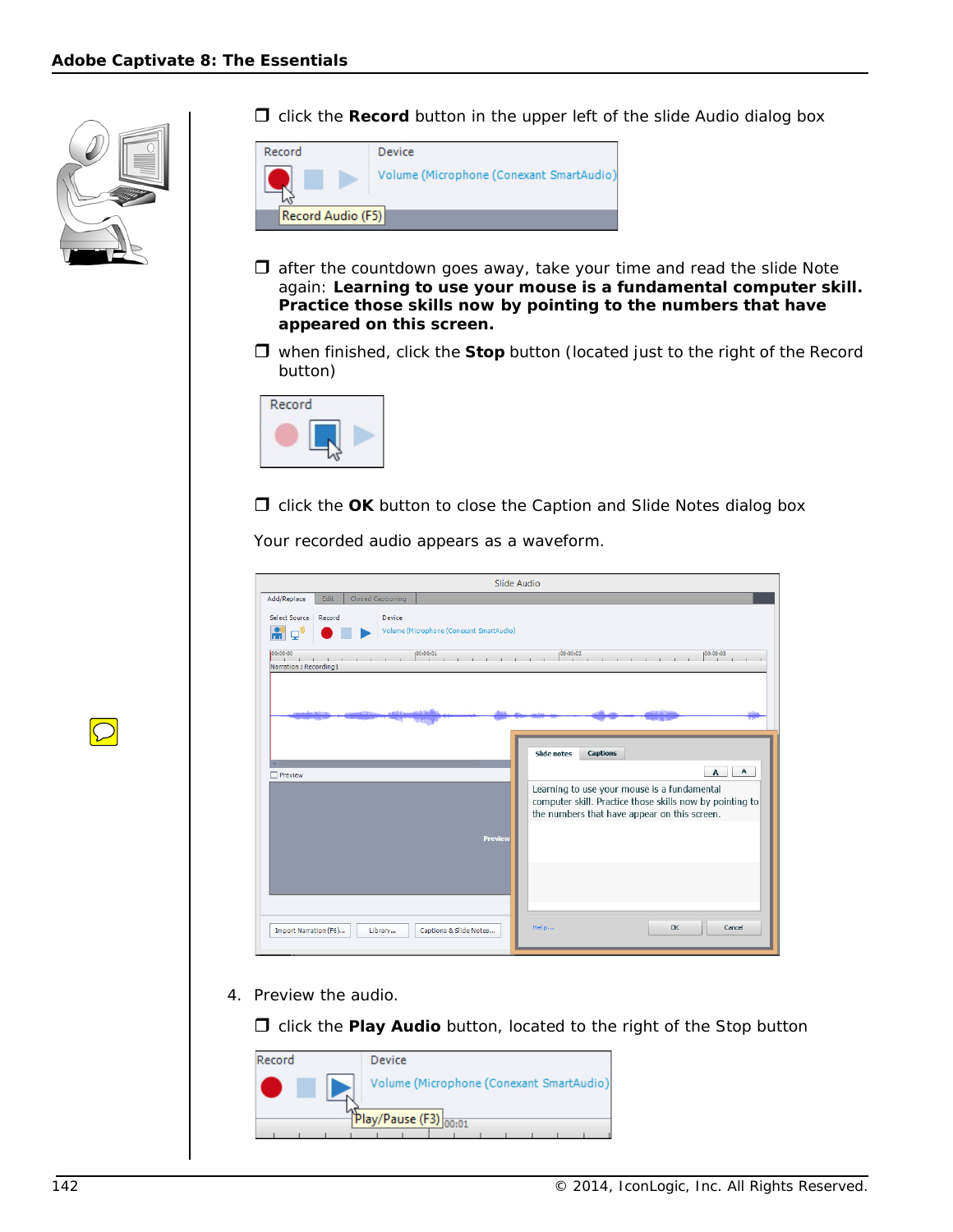

6. Open the Library.

at the far right of the Captivate window, click **Library**



On the Library, notice that there is a **Status** column (you may need to resize the Library to see the Status column). The red button indicates that the S3\_Policies presentation within the Captivate project is no longer synchronized with the PowerPoint presentation. (The changes you just made to the presentation have not yet been reflected in the Captivate project.)



7. Synchronize with source.

**D** click the **Red** button

The edited PowerPoint slides are updated in the Captivate project. On the Library, the color of the button in the Status column changes from red to green.

**Note:** Be patient as the update process progresses. Depending on the speed of your computer, the process could take a few moments.

 $\Box$  go to slide 3 of the Captivate project

Notice that the edits you made in the PowerPoint presentation appear on the Captivate slide.

8. Save your work.

**Note:** If you no longer want the PowerPoint presentation in your project to be linked to the original PowerPoint presentation, you can **embed** the presentation in your project. On the Library, right-click the presentation and choose **Change to Embedded**. Once embedded, the size of your Captivate project increases significantly and you are no longer able to receive updates from the original PowerPoint presentation. If you change your mind, you can restore the link to the original presentation by right-clicking the presentation on the Library and choosing **Change to Linked**.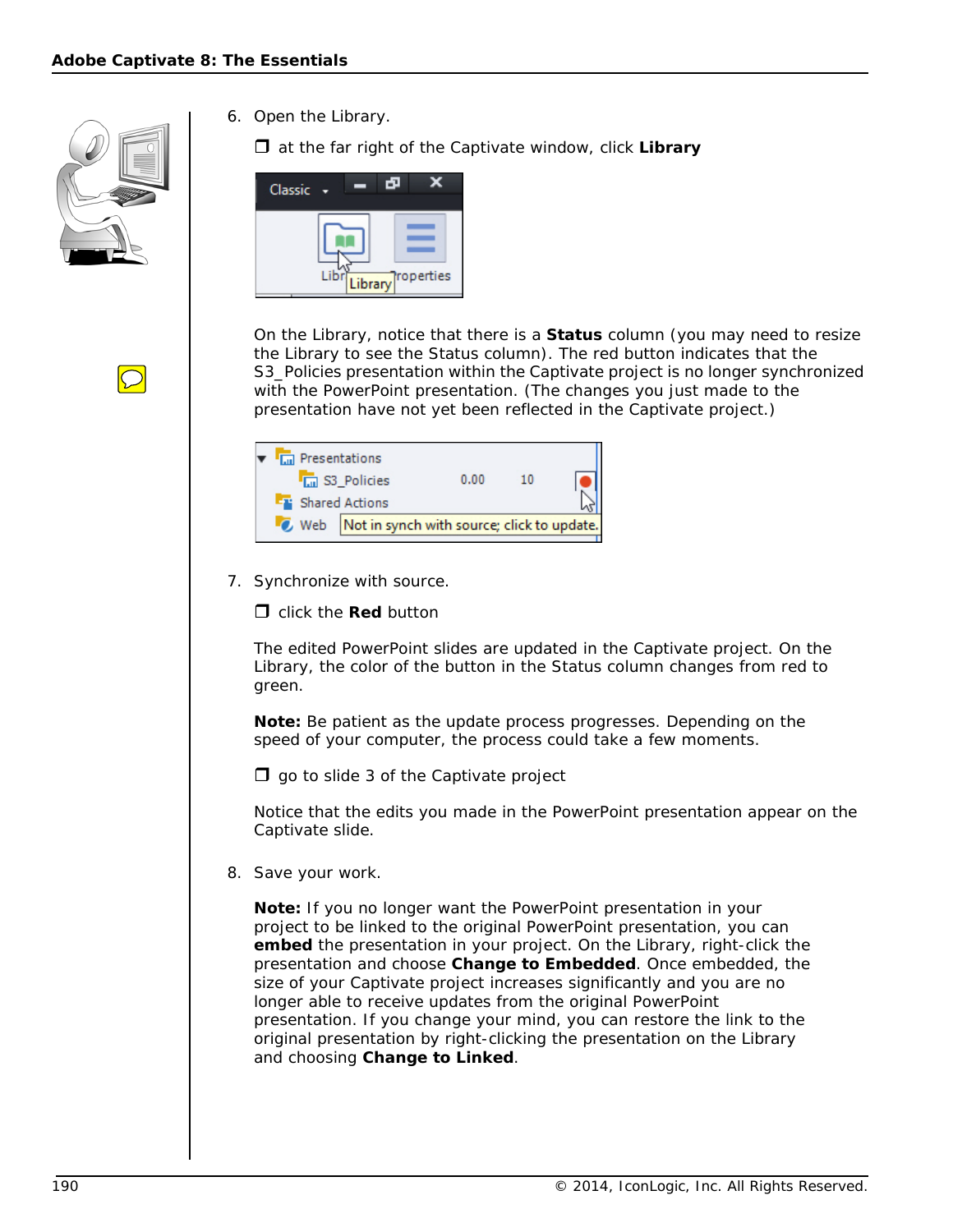

Although just about everything in the project comes directly from the PowerPoint presentation, there are click boxes on every slide. Thanks to the Rescale options, each of those click boxes is going to resize proportionally to the new size of the project.

#### click the **Finish** button

A warning appears. As mentioned earlier, you cannot undo this step. However, if you are not satisfied with the results, you can close the project without saving.

| Rescale Project |                                                                                      |  |  |  |  |  |
|-----------------|--------------------------------------------------------------------------------------|--|--|--|--|--|
|                 | The resize project operation cannot be undone.<br>Are you sure you want to continue? |  |  |  |  |  |
|                 | Don't ask me this again                                                              |  |  |  |  |  |
|                 | Cancel<br>ΩK                                                                         |  |  |  |  |  |

#### **D** click the **OK** button

The project's slides are now much larger. And while the appearance of the text might not look all that great (things may look a bit jagged), let's see how things look when you preview the project.

### **Rescaling Confidence Check**

- 1. Preview the project.
- 2. As you move from slide to slide, notice that the quality of the slides is actually quite good (astonishing, considering that you rescaled the project to make it significantly larger).

**Note:** Although the quality of the rescale worked with this particular project, keep in mind that rescaling can lead to a loss of image quality.

- 3. Close the preview.
- 4. Close the project (there is no need to save it).